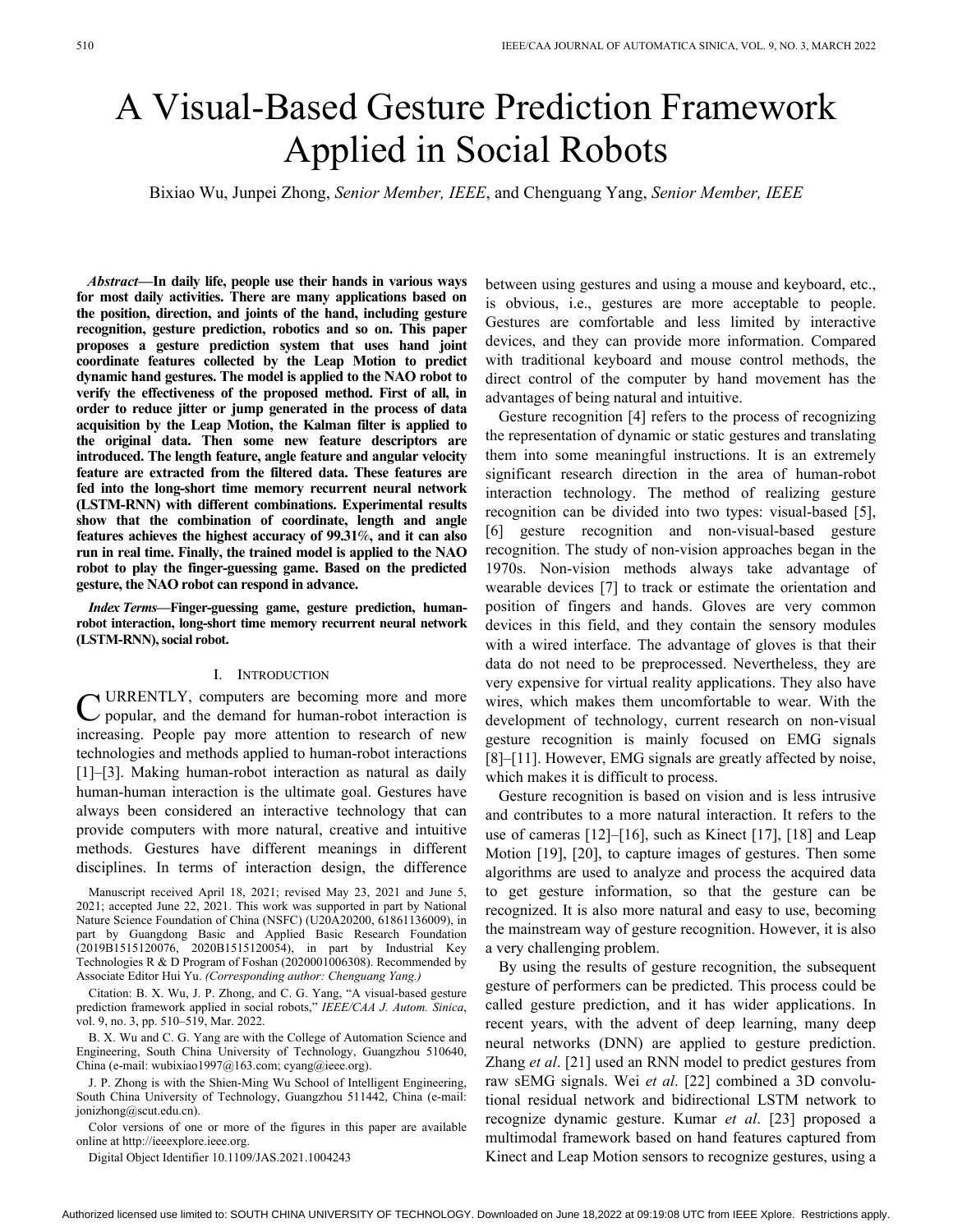

Fig. 1. Pipeline of the proposed approach.

hidden Markov model (HMM) and bidirectional long shortterm memory model (LSTM). The LSTM [24] has become an effective model for solving some learning problems related to sequence data. Hence, inspired by the previous works, we adopt the LSTM to predict gestures in our proposed framework.

In the method of gesture prediction, hand key point detection is one of the most important steps. In the early stage of technological development, the former mainly used color filters to segment the hands to achieve detection. However, this type of method relies on skin color, and the detection performance is poor when the hand is in a complex scene. Therefore, the researchers proposed a detection method based on 3D hand key points. The task goal of the 3D hand key point estimation is to locate the 3D coordinates of hand joints in a frame of depth image, mostly used in virtual immersive games, interactive tasks [25], [26], and so on. Leap Motion is a kind of equipment for 3D data extraction based on vision technology. This device could extract the position of the hand joints, orientation and the speed of the fingertips movement. Recently, Leap Motion has always been used by researchers for gesture recognition and prediction. For example, some scholars use it to recognize American sign language (ASL) [27], [28], and it has a high gesture recognition accuracy. Moreover, Zeng *et al*. [29] proposed a gesture recognition method based on deterministic learning and joint calibration of the Leap Motion. And Marin *et al*. [30] developed a method to combine the Leap Motion and Kinect to calculate different features of hand, and a higher accuracy was obtained. In this work, we use the data of hand key points detected by the Leap Motion to predict gestures and utilize the gesture recognition results to play the finger-guessing game. This game contains three gestures: rock, paper and scissors. The winning rules of this game are: scissors wins paper, paper wins rock, rock wins scissors. Based on these game rules, this paper proposes a method to judge gestures in advance when the player has not completed the action.

The combination of the Leap Motion and LSTM significantly improves human-robot interaction. The Leap Motion could track each joint of the hand directly and has the

ability to recognize or predict gestures. Moreover, compared with other devices, the Leap Motion has higher localization precision. On the other hand, the LSTM can solve the prediction problem well in most cases, and it is one of the important algorithms of deep learning (DL). This work combines the strengths of the LSTM and Leap Motion to predict gestures. Leap Motion captures 21 three-dimensional joint coordinates in each frame, and the LSTM network is used to train and test these features. This work has some novel contributions:

1) A method for predicting gestures based on the LSTM is proposed. The data of gestures is collected by the Leap Motion.

2) In order to reduce or eliminate the jitter or jump generated in the process of acquiring data by the Leap Motion, the Kalman filter is applied to solve this problem effectively.

3) We propose a reliable feature extraction method, which extracts coordinate features, length features, angle features and angular velocity features, and combines these features to predict gestures.

4) We apply the trained model to the NAO robot and make it play the finger-guessing game with players, which effectively verifies the real-time and accuracy of the proposed approach.

The rest part of this paper is structured as below: in Section II, the process of processing data is given. In Section III, the experiment of this work is introduced in detail and the effectiveness is verified in this section. Finally, Section IV makes a summary. The framework of this paper is shown in Fig. 1.

#### II. DATA PROCESSING

## *A. Leap Motion Controller*

The structure of the Leap Motion is not complicated, as shown in Fig. 2. The main part of the device includes two cameras and three infrared LEDs. They tracked infrared light outside the visible spectrum, which has a wavelength of 850 nanometers. Compared with other depth cameras, such as the Kinect, the information obtained from the Leap Motion is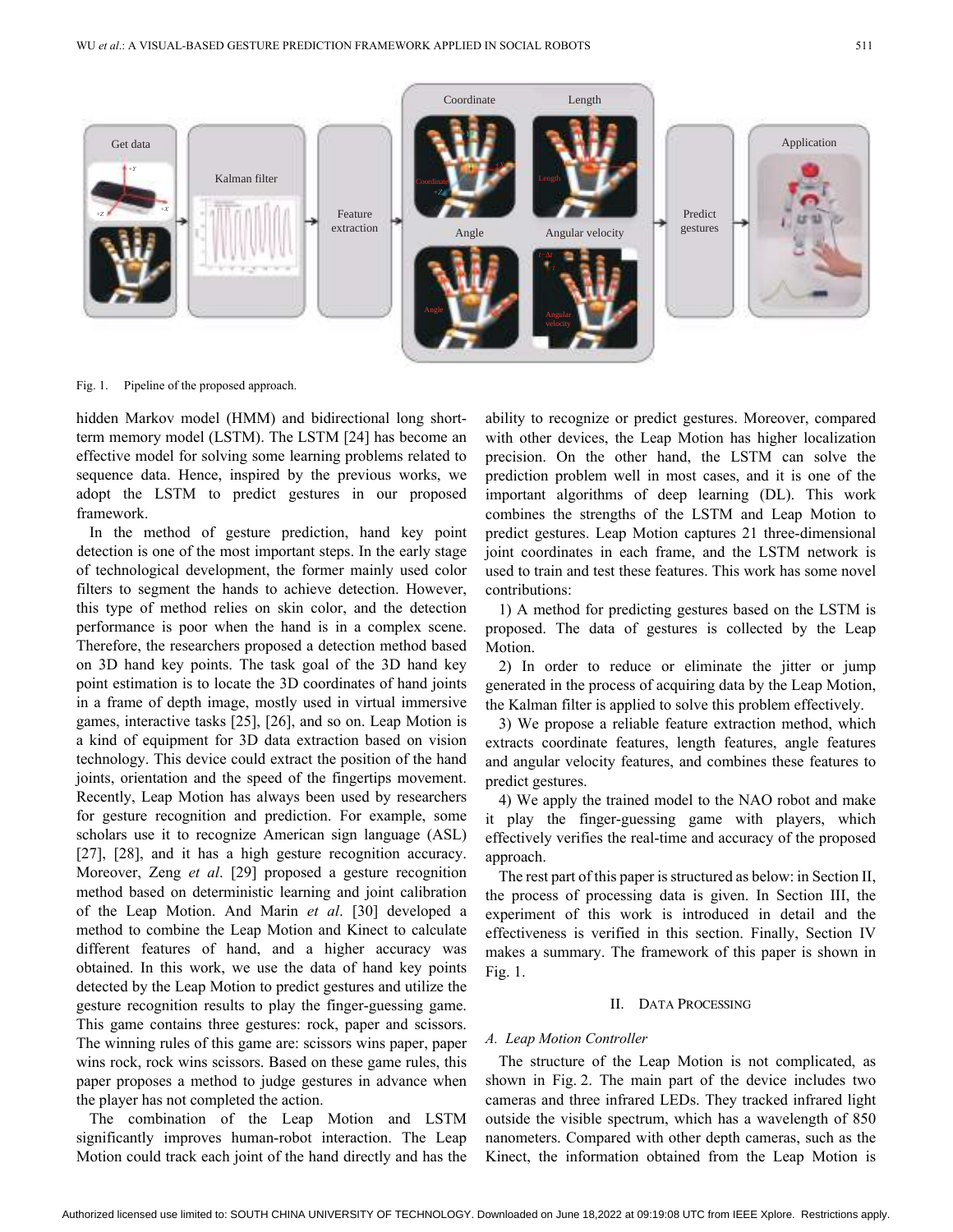

Fig. 2. The structure of the Leap Motion.

limited (only a few key points rather than complete depth information) and it works in smaller three-dimensional areas. However, it is more accurate to use Leap Motion to acquire data. Moreover, Leap Motion provides software that can recognize some movement patterns, including swipe, tap and so on. Developers can access some functions of Leap Motion through the application programming interface (API) to create new applications. For example, they can obtain information about the position and length of the user's hand to recognize different gestures.

Leap Motion in position measurement is around 0.01 mm, [31] shows that it is about 0.2 mm for static measurements and 0.4 mm for dynamic measurements in fact. And in the Even though the manufacturers declare an accuracy of the coordinates of the finger joints extracted by Leap Motion, there exists jitter or even jump, which could affect the accuracy of the experimental results. In order to reduce or eliminate these phenomena, this work takes advantage of the Kalman filter to correct the predicted position of hand joints.

#### *B. Data Acquisition*

Each finger is marked with a name: thumb, index, middle, ring, and pinky, including four bones (except thumb). As shown in Fig. 3, the phalanx of the finger includes the metacarpal, proximal phalanx, middle phalanx, and distal phalanx. Particularly, the thumb has only three phalanges, one less than the other. In the algorithm design, we set the length of the thumb metacarpal bone to 0 to guarantee that all five fingers have the same number of phalanges, which is easy to programme. In this work, the main data acquired by the Leap Motion are as follows:

*1) Number of Detected Fingers: Num* ∈ [1,5] is the number of fingers detected by Leap Motion.

2) Position of the Finger Joints:  $P_i$ ,  $i = 1, 2, 3, \ldots, 20$  contains the three-dimensional position of each finger joint. The Leap Motion provides a one-to-one map between coordinates and finger joints.

3) Palm Center:  $P_c(x_0, y_0, z_0)$  represents three-dimensional coordinates of the center of the palm area in 3D space.

*4) Fingertips Movement Speed: V* represents the speed in the three-dimensional direction of each fingertip detected by the Leap Motion.



Fig. 3. Definition of endoskeleton in Leap Motion.

### *C. Kalman Filter*

*1) Problem Formulation:* In the process of gesture changes, the fingertips have the largest range of change and can more easily jitter or jump than other joints, therefore, the Kalman filter is used to process the data from fingertips. Compared with other filters, such as the particle filter, the Luenburger observer filter, etc., the Kalman filter has sufficient accuracy and can effectively remove Gaussian noise. In addition, its low computational complexity meets the real-time requirements of this work. Therefore, the Kalman filter is used for this work.

by Leap Motion is  $P_t$ , and the speed is  $V_t$ . The Kalman filter and each variable has a mean value of  $\mu$ , and variance of  $\sigma^2$ . For clarity,  $X_t$  denotes the best estimate at time  $t$ , and  $Y_t$ denotes the covariance matrix. The equations of  $X_t$  and  $Y_t$  are Suppose that the current position of the fingertips obtained assumes that these two variables obey a Gaussian distribution, as follows:

$$
X_t = \left[ \begin{array}{c} P_t \\ V_t \end{array} \right] \tag{1}
$$

$$
Y_t = \left[ \begin{array}{cc} \sum_{PP} & \sum_{PV} \\ \sum_{VP} & \sum_{VV} \end{array} \right].
$$
 (2)

state (time *t*) according to the state of the last time (time  $t-1$ ). *2) The Prediction Process:* We need to predict the current This prediction process can be described as follows:

$$
P_t = P_{t-1} + \Delta t V_{t-1}
$$
 (3)

$$
V_t = \alpha V_{t-1} \tag{4}
$$

$$
X_t = \left[ \begin{array}{cc} 1 & \Delta t \\ 0 & \alpha \end{array} \right] X_{t-1} \tag{5}
$$

where  $\Delta t$  is the time interval, which depends on the data acquisition rate of the Leap Motion, and  $\alpha$  is the rate of speed change.

The matrix  $F_t$  is used to represent the prediction matrix, so (5) can be represented as follows:

$$
X_t = F_t X_{t-1} \tag{6}
$$

and through the basic operation of covariance,  $Y_t$  can be expressed as the following equation:

$$
Y_t = F_t Y_{t-1} F_t^T. \tag{7}
$$

*3) Refining the Estimate With Measurements:* From the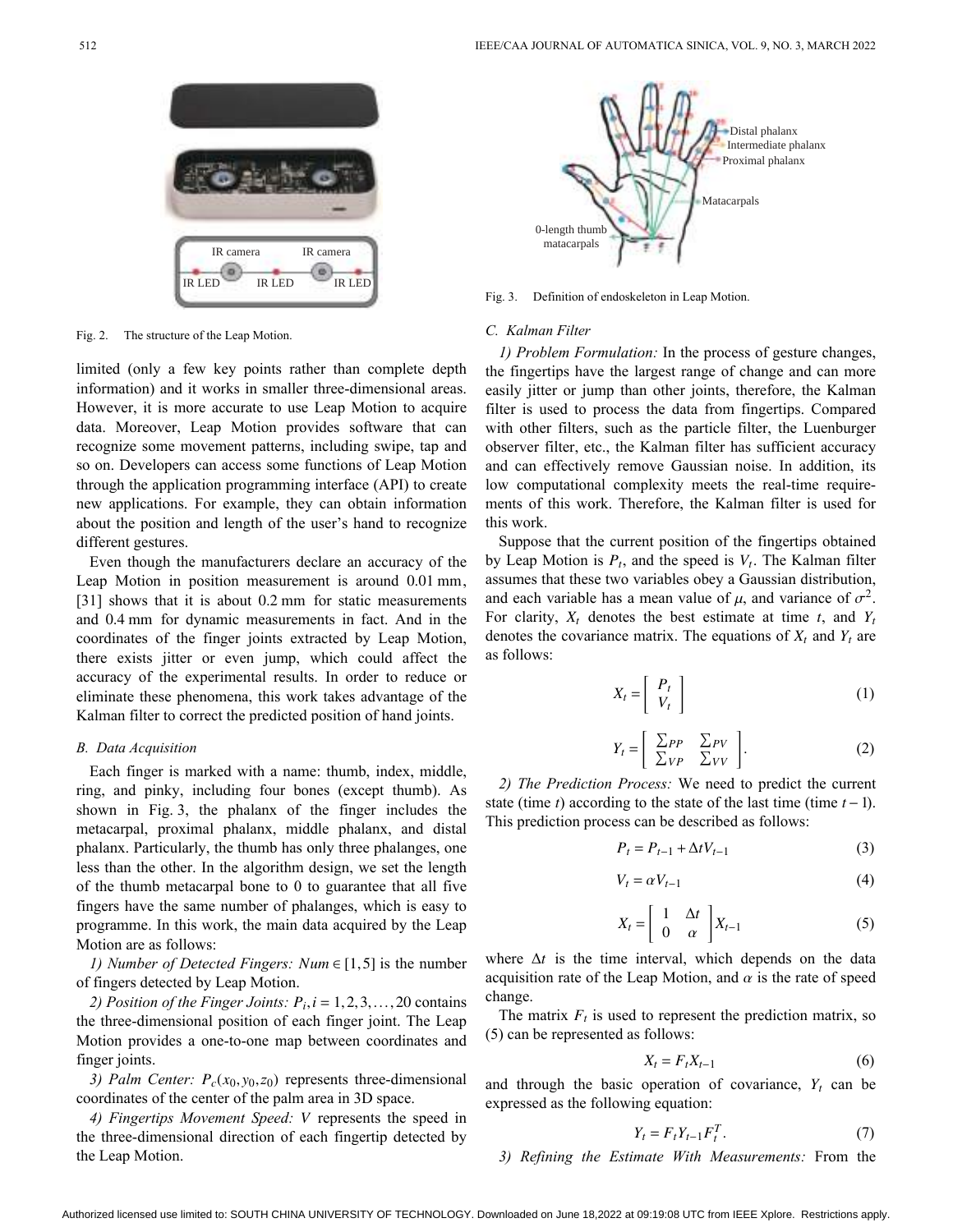from the Leap Motion directly. In this work, covariance  $R_t$  is the mean value of the distribution is defined as  $Z_t$ . measured sensor data, the current state of the system can be guessed roughly. However, due to uncertainty, some states may be closer to the real state than the measurements acquired used to express the uncertainty (such as the sensor noise), and

Now, there are two Gaussian distributions, one near the predicted value and the other near the measured value. Therefore, two Gaussian distributions are supposed to be multiplied to calculate the optimal solution between the predicted value and the measured value of the Leap Motion, as shown in the following equations:

$$
N(x,\mu,\sigma) = \frac{1}{\sigma\sqrt{2\pi}}e^{-\frac{(x-\mu)^2}{2\sigma^2}}
$$
(8)

$$
N(x, \mu_0, \sigma_0) \times N(x, \mu_1, \sigma_1) = N(x, \mu', \sigma')
$$
 (9)

where  $\mu_0$ ,  $\sigma_0$  represent the mean and variance of the predicted values, respectively.  $\mu_1, \sigma_1$  represent the mean and variance of the measured values, respectively.  $\mu', \sigma'$  represent the mean and variance of the calculated values, respectively.

By substituting (8) into (9), we can get the following equations:

$$
\mu' = \mu_0 + \frac{\sigma_0^2 (\mu_1 - \mu_0)}{\sigma_0^2 + \sigma_1^2}
$$
 (10)

$$
\sigma^{'2} = \sigma_0^2 - \frac{\sigma_0^4}{\sigma_0^2 + \sigma_1^2}
$$
 (11)

the same parts of (10) and (11) are represented by *k*

$$
k = \frac{\sigma_0^2}{\sigma_0^2 + \sigma_1^2}.
$$
 (12)

Therefore, (10) and (11) can be converted as follows:

$$
\mu' = \mu_0 + k(\mu_1 - \mu_0) \tag{13}
$$

$$
\sigma'^2 = \sigma_0^2 - k\sigma_0^2. \tag{14}
$$

*4) Integrate All the Equations:* In this section, the equations of the Kalman filter used in this paper are integrated.

There are two Gaussian distributions, the prediction part

$$
(\mu_0, \sigma_0) = (F_t X_t, F_t Y_t F_t^T)
$$
\n(15)

and the measurement part

$$
(\mu_1, \sigma_1) = (Z_t, R_t). \tag{16}
$$

We then put them into (13) and (14) to get the following equation:

$$
F_t X_t' = F_t X_t + K(Z_t - F_t X_t)
$$
 (17)

$$
F_t Y_t' F_t^T = F_t Y_t F_t^T - K F_t Y_t F_t^T. \tag{18}
$$

And according to (12), the Kalman gain is as follows:

$$
K = F_t Y_t F_t^T (F_t Y_t F_t^T + R_t)^{-1}.
$$
 (19)

of (17) and (18), we left multiply the inverse matrix of  $F_t$ . On both sides of (18), we right multiply the inverse matrix of  $F_t^T$ . Next, the above three formulas are simplified. On both sides We then can get the following simplified equation:

$$
X'_{t} = X_{t} + K'(Z_{t} - F_{t}X_{t})
$$
\n(20)

$$
Y_t' = Y_t - K' F_t Y_t \tag{21}
$$

$$
K' = Y_t F_t^T (F_t Y_t F_t^T + R_t)^{-1}.
$$
 (22)

 $X'_t$  is the new optimal estimation of the data collected by the Leap Motion, which we put along with  $Y_t$  into the next prediction and update the equation, and iterate continuously. Through the above steps, the data collected by the Leap Motion could be more accurate.

## *D. Feature Extraction*

Now, after filtering the original data, we analyze four features acquired from the filtered data. These features are introduced in the rest of this section.

● **Coordinate**: *x*, *y* , and *z* coordinates of the hand joints obtained by the Leap Motion.

● **Length**: The distance from the fingertips to center of the hand.

● **Angle**: The angle between the Proximal phalanx and Intermediate phalanx of each finger (except Thumb).

● **Angular velocity**: The rate of the joints angle change.

*1) Coordinate Feature:* As shown in Fig. 4(a), this feature set represents the position of the finger joints in threedimensional space. The original data take the Leap Motion as the coordinate origin as shown in Fig. 5. With the movement of the hand, the obtained data could change a lot, which has a certain impact on the experimental results. For the purpose of eliminating the influence of different coordinate systems, the coordinate origin is changed to the palm center, as shown in Fig. 4(a). Taking the palm of the hand as the plane, the direction from palm center to the root of the middle finger is the positive direction of the *y*-axis. The positive direction of the *x*-axis is the direction perpendicular to the *y*-axis and to the right. Through the coordinate origin, perpendicular to this plane is the *z*-axis.

The positive direction of the *y*-axis in the new coordinate system can be represented by the following vector:

$$
A_y = (x_9 - x_0, y_9 - y_0, z_9 - z_0). \tag{23}
$$

Similarly, the positive direction of the *x*-axis in the new coordinate system can be expressed by the following vector:

$$
A_x = (1, \frac{x_0 - x_9}{y_9 - y_0}, 0). \tag{24}
$$

And the positive direction of the *z*-axis in the new coordinate system can be expressed by the following vector:

$$
A_z = \left(\frac{(x_9 - x_0)(z_0 - z_9)}{(x_9 - x_0)^2 + (y_9 - y_0)^2}, \frac{(y_9 - y_0)(z_0 - z_9)}{(x_9 - x_0)^2 + (y_9 - y_0)^2}, 1\right). (25)
$$

The coordinate representation in the new coordinate system is

$$
d = \sqrt{(x_i - x_0)^2 + (y_i - y_0)^2 + (z_i - z_0)^2}
$$
 (26)

$$
A_i = (x_i - x_0, y_i - y_0, z_i - z_0)
$$
\n(27)

$$
x_i' = d * \frac{A_i \cdot A_x}{\|A_i\| \times \|A_x\|}
$$
 (28)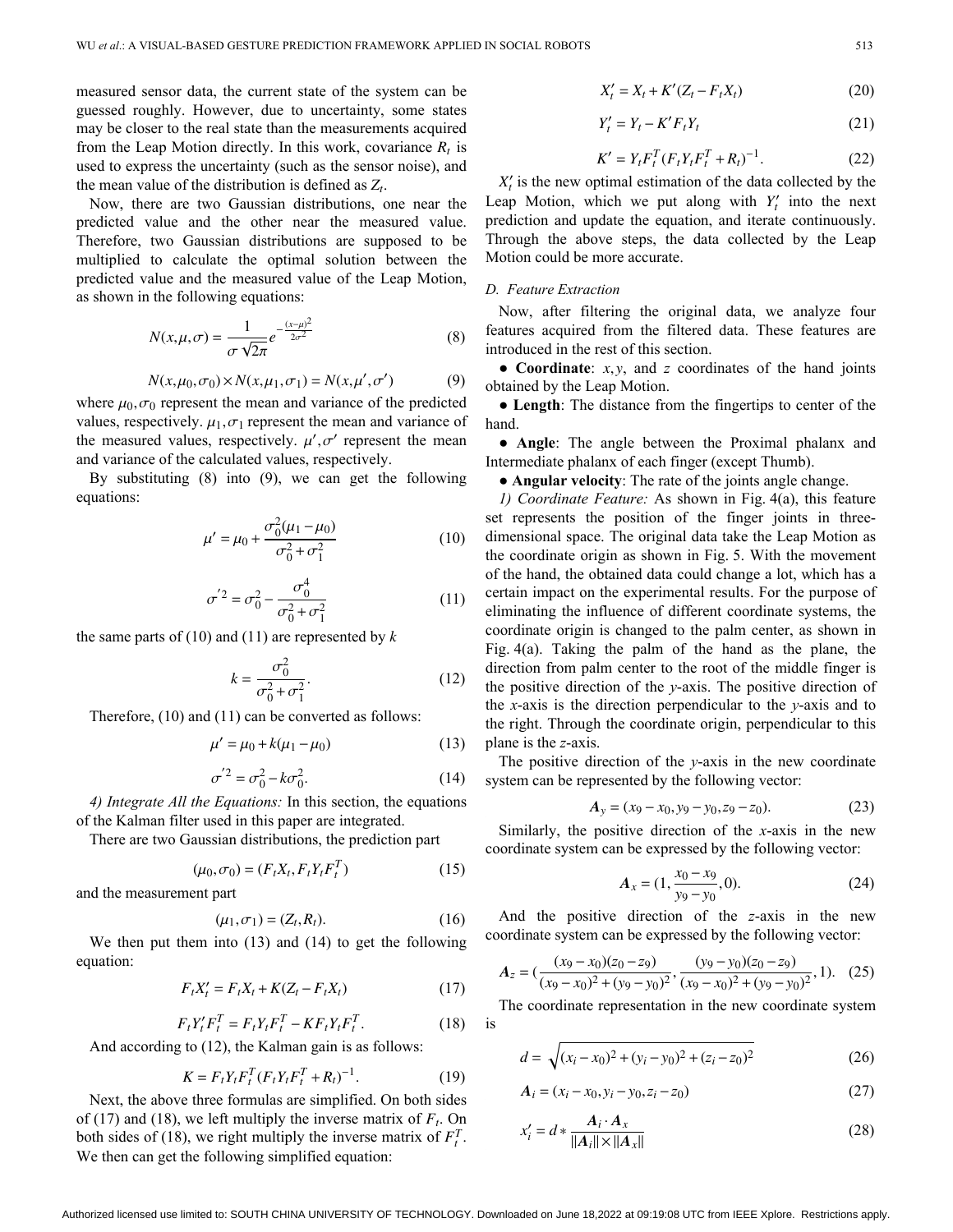







(c) Angle (d) Angular velocity

Fig. 4. Four different types of features extracted from the Leap Motion.



Fig. 5. The coordinate system of the Leap Motion.

$$
y_i' = d * \frac{A_i \cdot A_y}{\|A_i\| \times \|A_y\|} \tag{29}
$$

$$
z_i' = d * \frac{A_i \cdot A_z}{\|A_i\| \times \|A_z\|} \tag{30}
$$

where  $(x'_i, y'_i, z'_i)$  represents the new coordinate after coordinate conversion,  $i = 1, 2, \ldots, 20$  represent the points corresponding to the finger joints. Through the above equations, we can get new coordinates with the palm center as the origin of the coordinate system. Because each three-dimensional coordinate is a array of length 3, the actual dimension of the coordinate feature is  $3 \times 20 = 60$ .

*2) Length Feature:* As shown in Fig. 4(b), this feature refers to the length from each fingertip to the center of the palm. The coordinates of the joints collected from the Leap Motion are used to calculate length information. It can be found that the fingertips are the most variable joints, so (31) is used to calculate the distance between the palm center and the

fingertips.

$$
L = \sqrt{(x'_i - x'_0)^2 + (y'_i - y'_0)^2 + (z'_i - z'_0)^2}
$$
 (31)

where  $i = 4, 8, 12, 16, 20$  represent the points corresponding to the fingertips in Fig. 4(b), and the dimension of length feature is 5.

*3) Angle Feature:* As shown in Fig. 4(c), this feature represents the angle between Proximal phalanx and Intermediate phalanx of each finger (except Thumb), and the angle extracted from the thumb is between the Intermediate phalanx and Distal phalanx. The calculation process is as follows:

$$
\boldsymbol{A}_{i1}^{\prime} = \boldsymbol{P}_i^{\prime} - \boldsymbol{P}_s^{\prime}
$$
 (32)

$$
\mathbf{A}'_{i2} = \mathbf{P}'_j - \mathbf{P}'_s \tag{33}
$$

$$
\alpha = \arccos(\frac{A'_{i1} \cdot A'_{i2}}{\|A'_{i1}\| \times \|A'_{i2}\|})
$$
 (34)

where  $P'_i, P'_j, P'_s$  represent the three-dimensional position of finger joint in the new coordinate system,  $i = 4, 7, 11, 15, 19$ ,  $j = 2, 5, 9, 13, 17, s = 3, 6, 10, 14, 18.$  The dimension of angle feature is 5.

*4) Angular Velocity Feature:* As shown in Fig. 4(d), this feature represents the rate of the joint angle change. As shown in the following equation:

$$
\omega = \frac{\alpha_t - \alpha_{t-\Delta t}}{\Delta t} \tag{35}
$$

where *t* is the current time,  $\Delta t$  is the time interval, which depends on the Leap Motion's sampling time. The dimension of the angular velocity feature is 5.

# *E. Gesture Prediction*

internal structure of the LSTM is shown in Fig. 6, where  $x_t$ denotes the input of the LSTM network and  $h_t$  denotes the output of the LSTM network.  $f_t$  is the forget gate variables,  $i_t$ is the input gate variables, and  $o_t$  is the output gate variables. The subscripts  $t$  and  $t-1$  represent the current time and previous time.  $c_t$  and  $\tilde{c}_t$  are the memory cell state and the memory gate, respectively. The notation of  $\sigma_{\text{lstm}}$  and tanh The method in the previous section produces four different features, and each feature represents some information related to the performed gesture. In this section, the LSTM network [24] used for gesture prediction is described in detail. The denote the sigmoid and hyperbolic activation functions as shown in (36) and (37).

$$
\sigma_{\text{lstm}}(x) = \frac{1}{1 + e^{-x}}\tag{36}
$$

$$
tanh(x) = \frac{e^x - e^{-x}}{e^x + e^{-x}}.
$$
 (37)

The relevant parameters of the LSTM can be calculated by the following equations:

$$
f_t = \sigma_{\text{lstm}}(W_f \cdot [h_{t-1}, x_t] + b_f)
$$
\n(38)

$$
i_t = \sigma_{\text{lstm}}(W_i \cdot [h_{t-1}, x_t] + b_i)
$$
\n(39)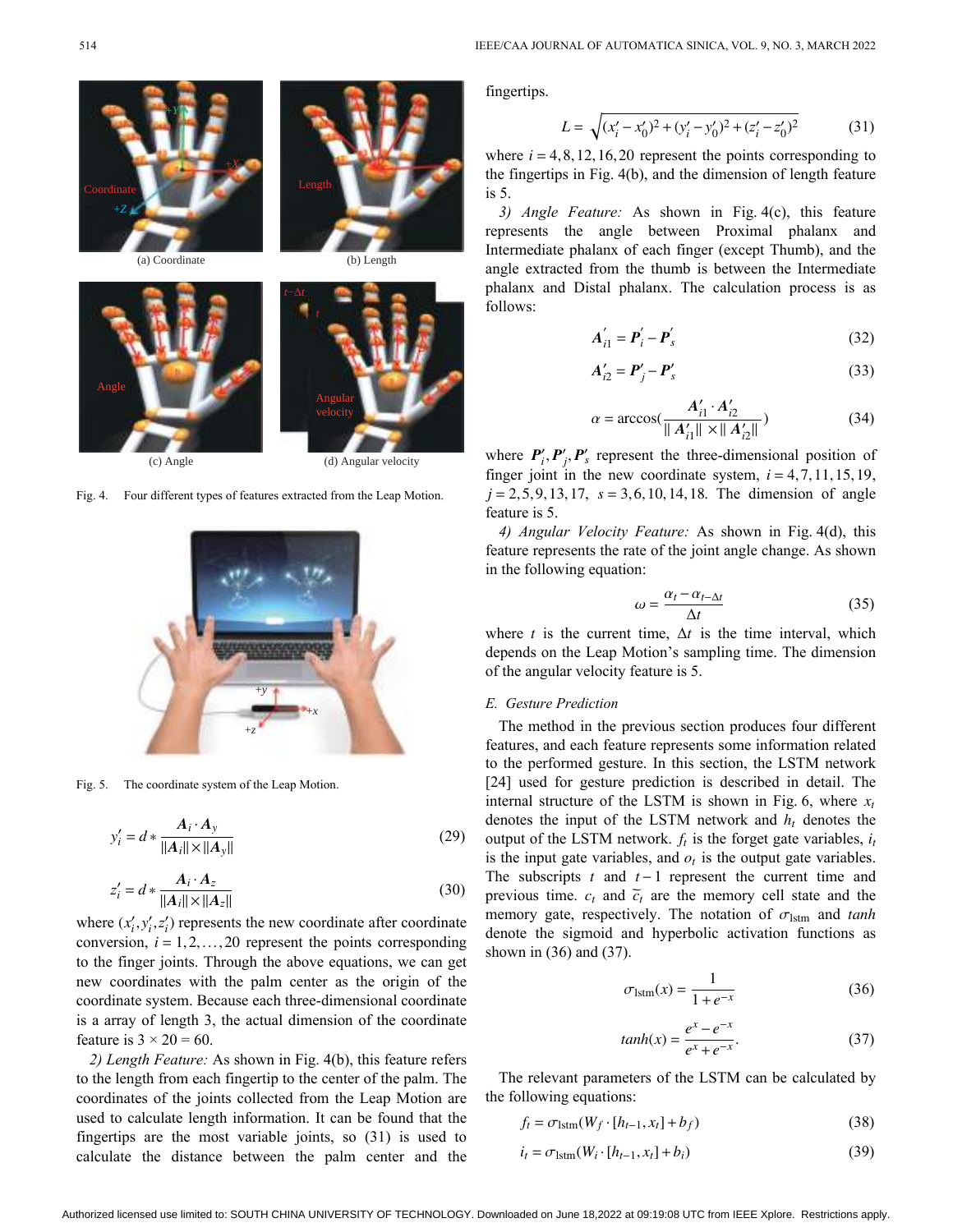

Fig. 6. The internal structure of the LSTM.



Fig. 7. Collect gesture paper data by using the Leap Motion.

$$
\widetilde{c}_t = \tanh(W_c \cdot [h_{t-1}, x_t] + b_c) \tag{40}
$$

$$
c_t = f_t * c_{t-1} + i_t * \widetilde{c}_t \tag{41}
$$

$$
o_t = \sigma_{\text{lstm}}(W_o \cdot [h_{t-1}, x_t] + b_o) \tag{42}
$$

$$
h_t = o_t * tanh(c_t) \tag{43}
$$

where subscripts of  $f$ ,  $i$ ,  $o$ , and  $c$  are related to the parameters The parameters  $W_f$ ,  $W_i$ ,  $W_c$ , and  $W_o$  denote the weight matrices of the corresponding subscripts. Similarly,  $b_f$ ,  $b_i$ ,  $b_c$ , and  $b<sub>o</sub>$  present the biases corresponding to subscripts of the LSTM network. The notation of  $*$  denotes the element-wise of the forget gate, input gate, output gate and memory cell. product between vectors.

In the process of data collection, the change of gestures can be divided into three stages, as shown in Fig. 7. For a clearer description, we take the process of turning rock into paper as an example to explain these three stages:

*1) The Original Stage:* As shown in Figs. 7(a) and 7(b), the gestures at this stage are close to the original state, that is, the gesture is similar to a rock.

*2) The Intermediate Stage:* As shown in Figs. 7(c) and 7(d), the gestures at this stage change significantly compared to the original stage, that is, the five fingers clearly show different degrees of openness.

*3) The Completion Stage:* As shown in Figs. 7(e) and 7(f), the gestures at this stage are close to the completion, that is, the gestures tend to being paper.

Since different players perform actions at different speeds, each action contains 2–6 frames. For the purpose of uniformity, the *T* of LSTM is set to 4, that is, 4 frames of data are input into the LSTM network for prediction. This process is shown in Fig. 8. The input layer of the LSTM network is features obtained by the Leap Motion. These features are the coordinate, length, angle and angular velocity calculated from Section II-D, and their dimensions are 60, 5, 5, and 5, respectively. In addition, the hidden layer of the LSTM network contains 100 nodes. The output of the LSTM network is the result of gesture prediction with the dimension of 3, that is, rock, scissors and paper. With the LSTM network, we can predict the gestures accurately, and the classification results will be sent to a social robot for interaction and reaction.

# III. Experiment

#### *A. Experimental Setup*

In this section, the performance and efficiency of the proposed framework are tested. The experiments were carried out on a laptop with an Intel Core i5-6200U CPU. The dynamic gestures of rock, paper and scissors are collected from five different players, and each player repeats each gesture 300 times at fast, medium, and slow speeds, for a total of 4500 different data samples. The experimental results of the network trained by the four features and their combination are compared.

## *B. Kalman Filter*

In Section II-C, the Kalman filter is introduced in detail. In this section, it is verified by an experiment, and the measured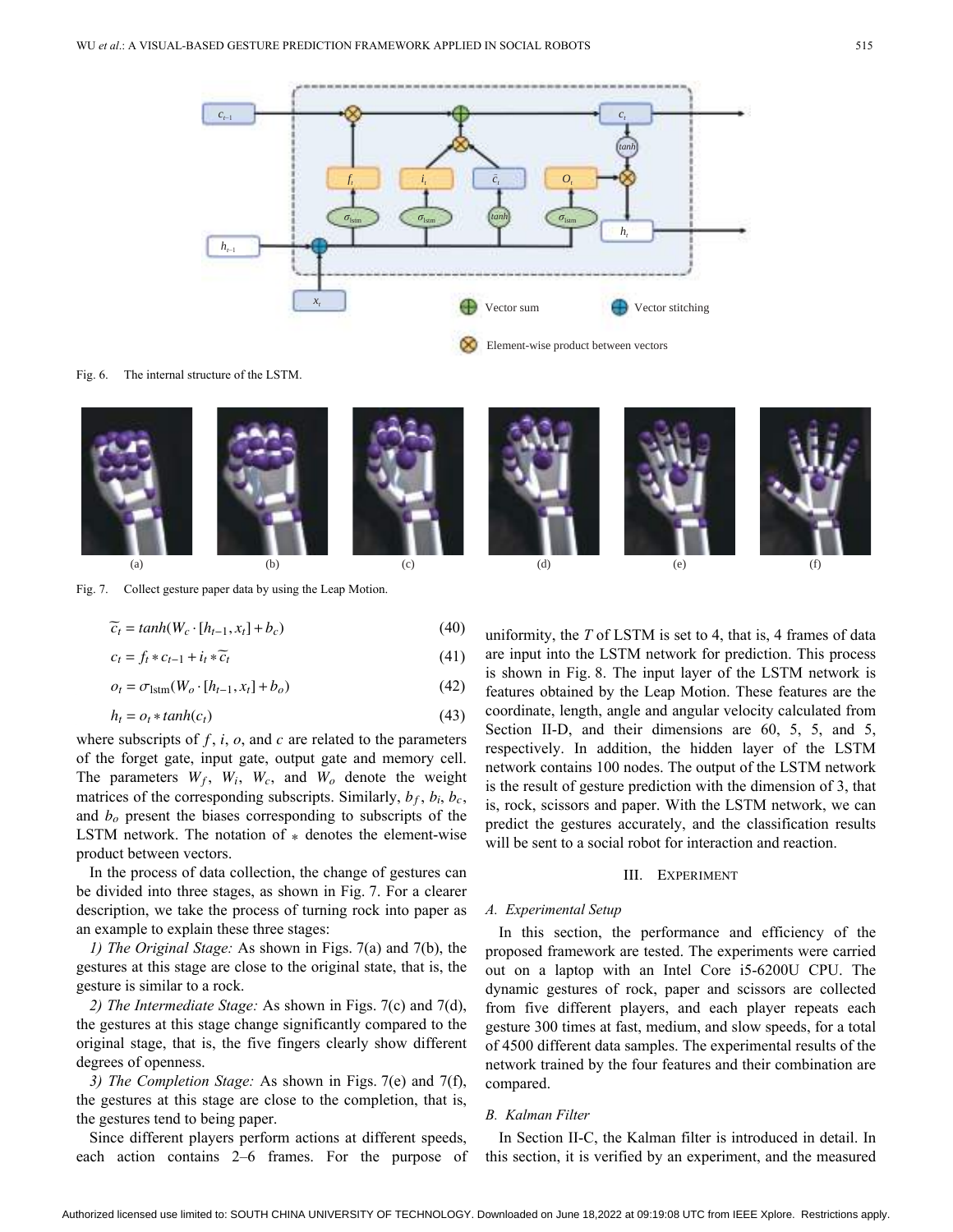

Fig. 8. The process of the LSTM for predicting gestures.

position is directly obtained by the Leap Motion. The Kalman filter is used to process the original coordinate data to make the processed data closer to the real value. As can be seen from Fig. 9, the processed data is much smoother.



Fig. 9. Data processed by Kalman filter.

## *C. Experimental Result*

According to the description in Section II-D, we extract the three-dimensional coordinates feature, length feature, angle feature, and angular velocity feature from the filtered data, and train them. Figs. 10 and 11 show the accuracy of features using the classification algorithm of Section II-E.

The three-dimensional positions of the finger joints show that the accuracy of gesture prediction is 97.93%. The length feature and the angle feature have an accuracy of 95.17% and 93.79%, respectively. The angular velocity feature has lower performance, it has an accuracy of 79.31%. It is affected by the speed of the player's movement, so it is not fast enough to make an accurate prediction.

The combination of multiple features could enrich the input of the neural network. In some cases, it maybe improve the performance of the prediction. As can be seen from Fig. 11, the combination of coordinate features, length features and angle features achieve the highest accuracy of 99.31%, better than any of the three features alone. These results suggest that different features can represent different attributes of the hand



Fig. 10. The experimental results of four features.



Fig. 11. The experimental results of the combination of four features.

and include complementary information.

We examine whether the proposed method is able to achieve real-time gesture recognition and prediction. As shown in Figs. 12 and 13, it is obvious that the method proposed in this work can predict the gesture of the fingerguessing game very well. For example, when the player's gesture changes from rock to paper, the proposed method can predict that the player's gesture is paper before all fingers are fully open. In addition, we also verify the prediction results of the proposed method from different angles of the Leap Motion to the hand, as shown in Fig. 14.

# *D. Application*

In order to further prove the effectiveness of the proposed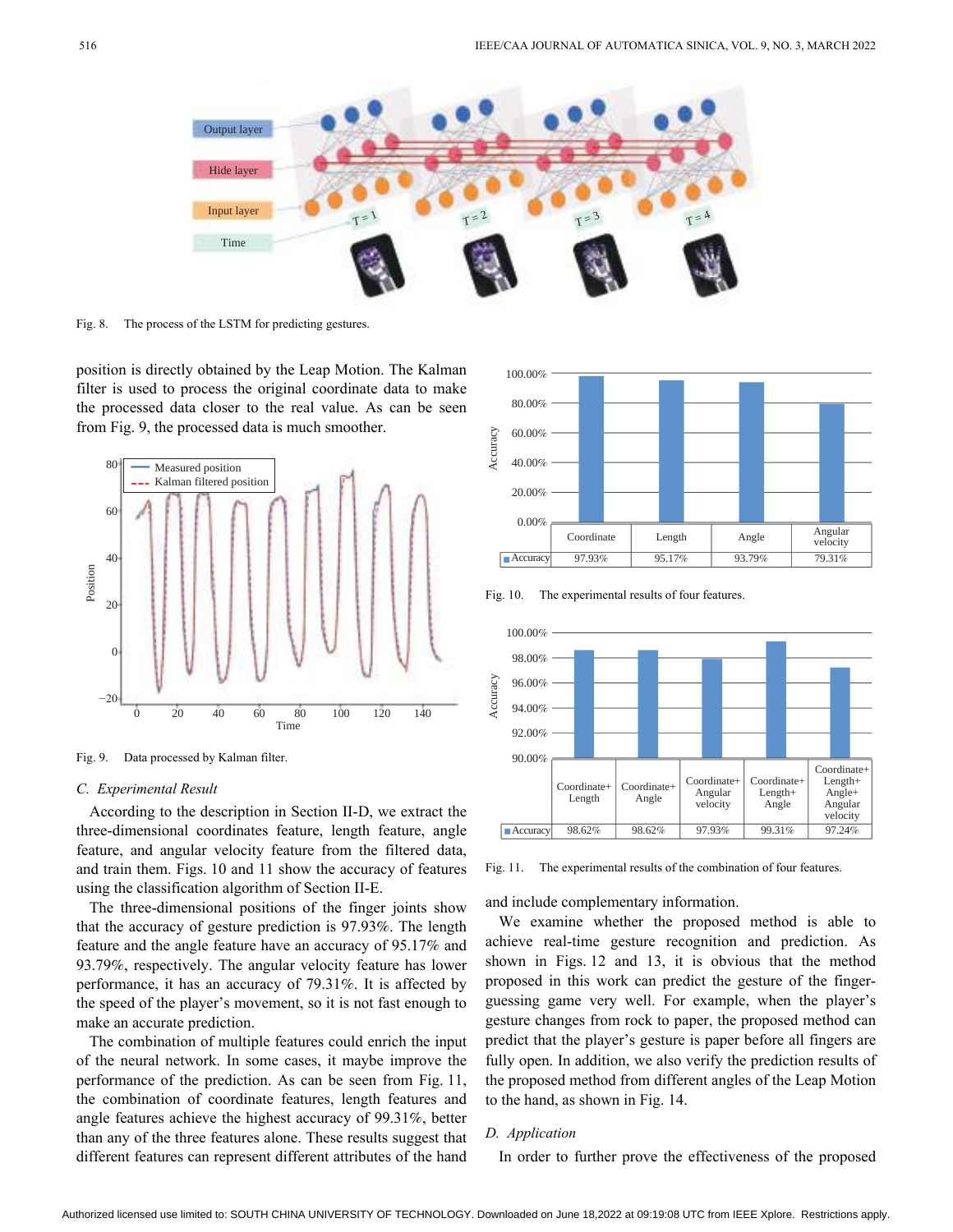

Fig. 12. The prediction process of turning rock into paper.



Fig. 13. The prediction process of turning rock into scissors.



Fig. 14. Predicted results from different angles of the Leap Motion to hand.

method, the trained network is applied to the humanoid robot NAO, as shown in Fig. 15. The NAO is an autonomous, programmable humanoid robot which is designed by Aldebaran Robotics [32]. The height of the NAO is 573.2 mm and the weight of it is 4.5 kg. It has two cameras, voice recognition, voice synthesis and powered by LiPo Battery. What's more, it consists of four microphones, two sonar emitters and receivers, two IR emitters and receivers, and three tactile sensors on the top of head.

In this work, we mainly use the NAO robot's left hand to play the finger-guessing game with the player. As shown in Fig. 16, the NAO robot has only three fingers, and they are linked. Therefore, we first define that the full opening of the robot fingers is paper, the half opening of the robot fingers is scissors, and the clenched fingers are rock.

Then, the trained model is applied to the NAO robot, and the experimental results are shown in Fig. 17. The Leap Motion is used to predict gestures, and then the computer sends the results to the NAO robot, so that the NAO robot can win or lose the game through some simple judgments.

# IV. CONCLUSION

In this paper, a gesture prediction framework based on the





Leap Motion

Fig. 15. Experimental equipment and platform.







Fig. 16. The NAO robot and rock-paper-scissors gesture.

Leap Motion is proposed. In the process of data acquisition by the Leap Motion, some jumps or jitters maybe occur.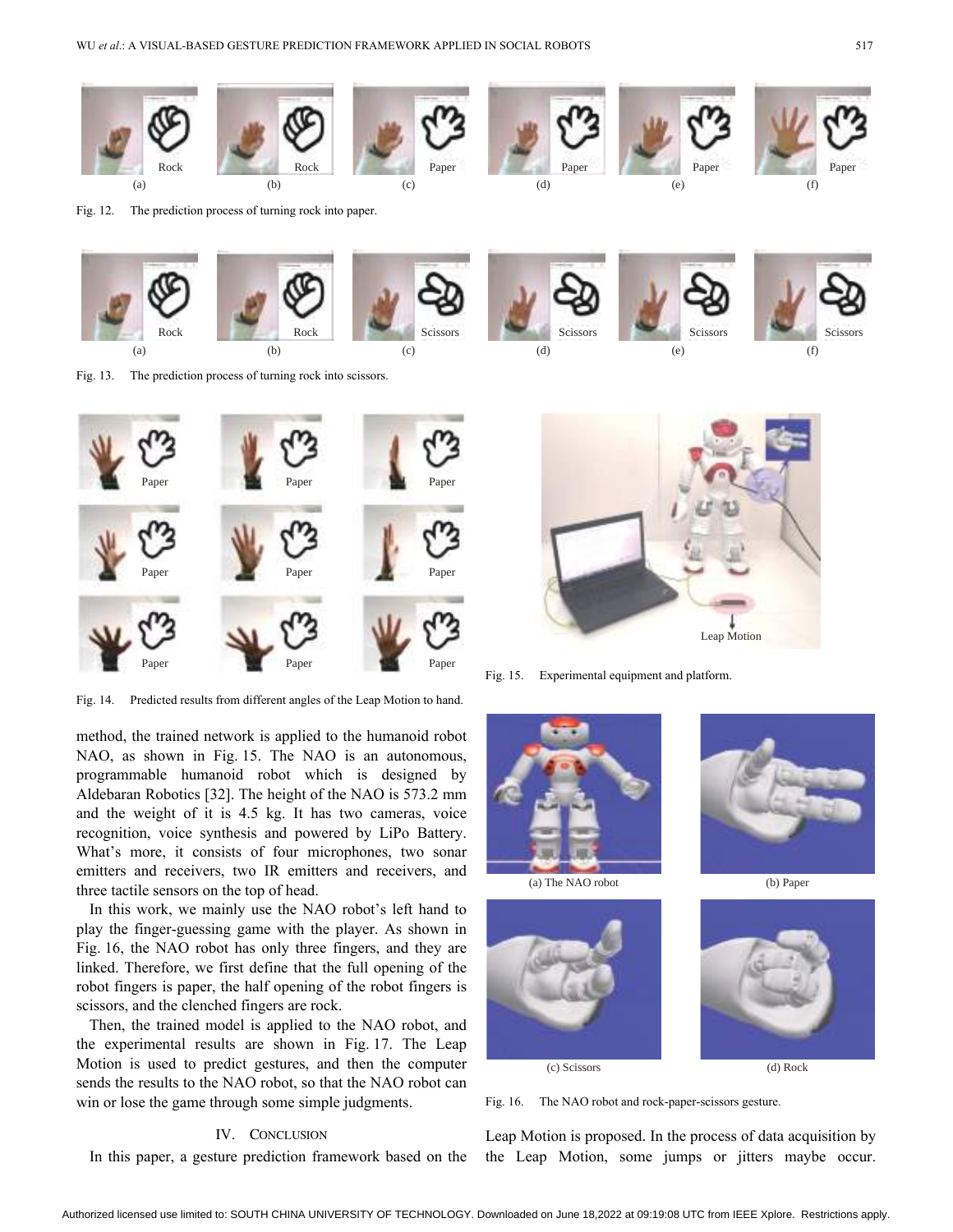

Fig. 17. The experimental results with the NAO robot.

Therefore, the Kalman filter is used to solve these problems. Then, based on the original coordinate features collected by the Leap Motion, we extract three new features, namely, the length feature, angle feature and angular velocity feature. The LSTM network is used to train the model for gesture prediction. In addition, the trained model is applied to the NAO robot to verify the real-time and effectiveness of the proposed method.

#### **REFERENCES**

- [1] C. Yang, H. Wu, Z. Li, W. He, N. Wang, and C.-Y. Su, "Mind control of a robotic arm with visual fusion technology," *IEEE Trans. Industrial Informatics*, vol.14, no.9, pp.3822–3830, 2017.
- [2] J. Zhang, M. Li, Y. Feng, and C. Yang, "Robotic grasp detection based on image processing and random forest," *Multimedia Tools and Applications*, vol.79, no.3, pp.2427–2446, 2020.
- [3] J. Li, J. Zhong, J. Yang, and C. Yang, "An incremental learning framework to enhance teaching by demonstration based on multimodal sensor fusion," *Frontiers in Neurorobotics*, vol. 14, p. 5, 2020.
- [4] P. Premaratne, "Historical development of hand gesture recognition," in *Human Computer Interaction Using Hand Gestures*. Singapore: Springer, 2014, pp. 5–29.
- [5] M. Oudah, A. Al-Naji, and J. Chahl, "Hand gesture recognition based on computer vision: A review of techniques," *Journal of Imaging*, vol. 6, no. 8, p. 73, 2020.
- [6] A. S. Al-Shamayleh, R. Ahmad, M. A. Abushariah, K. A. Alam, and N. Jomhari, "A systematic literature review on vision based gesture recognition techniques," *Multimedia Tools and Applications*, vol.77, no.21, pp.28121–28184, 2018.
- [7] L. Dipietro, A. M. Sabatini, and P. Dario, "A survey of glove-based systems and their applications," *IEEE Trans. Systems*, *Man*, *and Cybernetics*, *Part C* (*Applications and Reviews*), vol.38, no. 4, pp.461–482, 2008.
- A. Jaramillo-Yánez, M. E. Benalcázar, and E. Mena-Maldonado, "Real-[8] time hand gesture recognition using surface electromyography and machine learning: A systematic literature review," *Sensors*, vol. 20, no. 9, p. 2467, 2020.
- [9] J. Qi, G. Jiang, G. Li, Y. Sun, and B. Tao, "Surface EMG hand gesture recognition system based on PCA and GRNN," *Neural Computing and Applications*, vol.32, no.10, pp.6343–6351, 2020.
- [10] S. Jiang, Q. Gao, H. Liu, and P. B. Shull, "A novel, co-located EMG-FMG-sensing wearable armband for hand gesture recognition," *Sensors and Actuators A: Physical*, vol. 301, p. 111738, 2020.
- W.-T. Shi, Z.-J. Lyu, S.-T. Tang, T.-L. Chia, and C.-Y. Yang, "A bionic [11] hand controlled by hand gesture recognition based on surface EMG signals: A preliminary study," *Biocybernetics and Biomedical Engineering*, vol. 38, no.1, pp.126–135, 2018.
- [12] S. S. Rautaray and A. Agrawal, "Vision based hand gesture recognition for human computer interaction: A survey," *Artificial Intelligence Review*, vol.43, no.1, pp.1–54, 2015.
- [13] A. Kurakin, Z. Zhang, and Z. Liu, "A real time system for dynamic hand gesture recognition with a depth sensor," in *Proc. IEEE 20th European Signal Processing Conf.*, 2012, pp. 1975–1979.
- [14] H. Cheng, L. Yang, and Z. Liu, "Survey on 3D hand gesture recognition," *IEEE Trans. Circuits and Systems for Video Technology*, vol.26, no.9, pp.1659–1673, 2015.
- [15] P. Barros, N. T. Maciel-Junior, B. J. Fernandes, B. L. Bezerra, and S. M. Fernandes, "A dynamic gesture recognition and prediction system using the convexity approach," *Computer Vision and Image Understanding*, vol.155, pp.139–149, 2017.
- [16] P. K. Pisharady and M. Saerbeck, "Recent methods and databases in vision-based hand gesture recognition: A review," *Computer Vision and Image Understanding*, vol.141, pp.152–165, 2015.
- [17] Z. Ren, J. Yuan, J. Meng, and Z. Zhang, "Robust part-based hand gesture recognition using kinect sensor," *IEEE Trans. Multimedia*, vol. 15, no. 5, pp. 1110–1120, 2013.
- [18] Y. Li, "Hand gesture recognition using kinect," in *Proc. IEEE Int. Conf. Computer Science and Automation Engineering*, 2012, pp. 196–199.
- [19] D. Bachmann, F. Weichert, and G. Rinkenauer, "Review of threedimensional human-computer interaction with focus on the leap motion controller," *Sensor*s, vol. 18, no. 7, p. 2194, 2018.
- [20] D. Avola, M. Bernardi, L. Cinque, G. L. Foresti, and C. Massaroni, "Exploiting recurrent neural networks and leap motion controller for the recognition of sign language and semaphoric hand gestures," *IEEE Trans. Multimedia*, vol.21, no.1, pp.234–245, 2018.
- [21] Z. Zhang, C. He, and K. Yang, "A novel surface electromyographic signal-based hand gesture prediction using a recurrent neural network," *Sensors*, vol. 20, no. 14, p. 3994, 2020.
- [22] C. Wei, W. Zhou, J. Pu, and H. Li, "Deep grammatical multi-classifier for continuous sign language recognition," in *Proc. IEEE 5th Int. Conf. Multimedia Big Data*, 2019, pp. 435–442.
- [23] P. Kumar, H. Gauba, P. P. Roy, and D. P. Dogra, "A multimodal framework for sensor based sign language recognition," *Neurocomputing*, vol.259, pp.21–38, 2017.
- [24] S. Hochreiter and J. Schmidhuber, "Long short-term memory," *Neural Computation*, no.9, pp.1735–1780, 1997.
- [25] X. Yu, W. He, H. Li, and J. Sun, "Adaptive fuzzy full-state and outputfeedback control for uncertain robots with output constraint," *IEEE Trans. Systems*, *Man*, *and Cybernetics*: *Systems*, 2020.
- [26] W. He, Z. Li, and C. P. Chen, "A survey of human-centered intelligent robots: Issues and challenges," *IEEE/CAA J. Autom. Sinica*, vol. 4, no.4, pp. 602–609, 2017.
- [27] T.-W. Chong and B.-G. Lee, "American sign language recognition using leap motion controller with machine learning approach," *Sensors*, vol. 18, no. 10, p. 3554, 2018.
- [28] A. Vaitkevičius, M. Taroza, T. Blažauskas, R. Damaševičius, R. Maskeliūnas, and M. Woźniak, "Recognition of american sign language gestures in a virtual reality using leap motion," *Applied Sciences*, vol. 9, no. 3, p. 445, 2019.
- [29] W. Zeng, C. Wang, and Q. Wang, "Hand gesture recognition using leap motion via deterministic learning," *Multimedia Tools and Applications*,